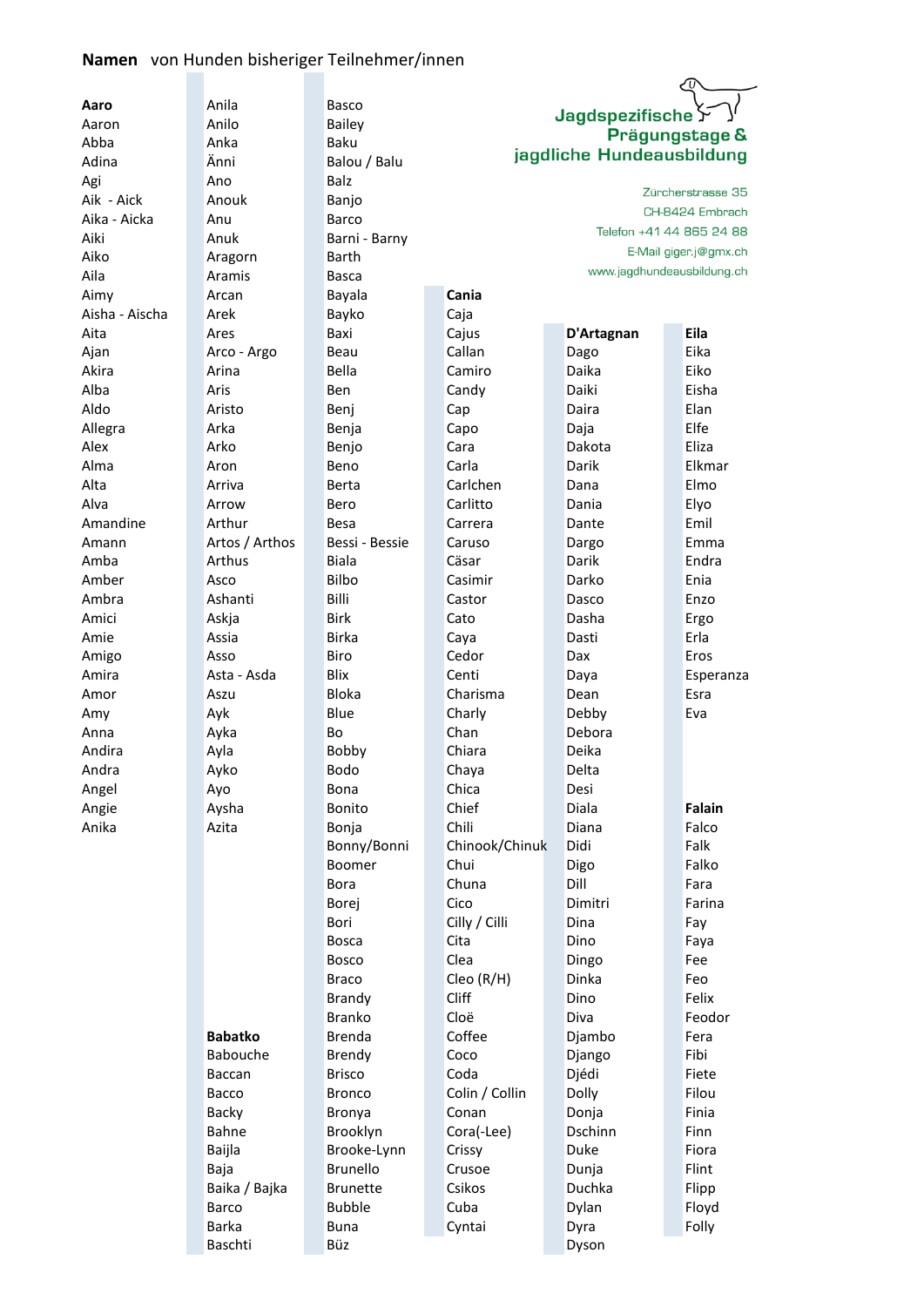#### Seite 2 - Hundenamen

| Foxy           | Hasco         |      | Kaio   |  | Jagdspezifische<br>Lise                             |  |                                                            |  |               |  |
|----------------|---------------|------|--------|--|-----------------------------------------------------|--|------------------------------------------------------------|--|---------------|--|
| Franka         | Haselnuss     |      | Kasha  |  | Prägungstage &<br>Loon<br>jagdliche Hundeausbildung |  |                                                            |  |               |  |
| Freyja / Freya | Hasko         |      | Kaya   |  | Lorenzo                                             |  |                                                            |  |               |  |
| Franz          | Hasso         |      | Kelly  |  | Lotta                                               |  | Zürcherstrasse 35<br>CH-8424 Embrach                       |  |               |  |
| Franzi         | Havanna       |      | Kenzo  |  | Lucky                                               |  | Odin<br>Telefon +41 44 865 24 88                           |  |               |  |
| Frodo          | Hecha         |      | Kiki   |  | Lucy                                                |  | E-Mail giger.j@gmx.ch<br>Oka<br>www.jagdhundeausbildung.ch |  |               |  |
| Funny          | Hector        |      | Kimber |  | Luici                                               |  | Olf                                                        |  |               |  |
|                | Heelga        |      | Kira   |  | Luna                                                |  | Olga                                                       |  |               |  |
|                | Heidi         |      | Kiro   |  | Lutri                                               |  | Oli                                                        |  | Rondo         |  |
| Gaia/Gaja      | Heika         |      | Kimo   |  | Lyan                                                |  | Onix                                                       |  | Ronja / Ronja |  |
| Gajus          | Heinrich      |      | Kite   |  | Lynn                                                |  | Optima                                                     |  | Ronny         |  |
| Gandalf        | Hera          |      | Knuth  |  |                                                     |  | Orange                                                     |  | Rosa          |  |
| Garo           | <b>Hermes</b> |      | Koko   |  |                                                     |  | Orion                                                      |  | Rose          |  |
| Gianna         | Heros         |      | Kora   |  | Maja                                                |  | Orsa                                                       |  | Roxi          |  |
| Gilla          | Hilko         |      | Kory   |  | Mailo                                               |  | Oskar                                                      |  | Rubia         |  |
| Gin            | Hilly         |      | Kybele |  | Malbec                                              |  | Osprey                                                     |  |               |  |
| Gina           | Hinjo         |      | Kyra   |  | Malix                                               |  |                                                            |  |               |  |
| Ginette        | Holly         |      | Kyrass |  | Malou                                               |  |                                                            |  |               |  |
| Gino           | Homer         |      |        |  | Manitou                                             |  | Pablo                                                      |  | <b>Tala</b>   |  |
| Ginger         | Hope          |      |        |  | Manon                                               |  | Paco / Pacco                                               |  | Tarik         |  |
| Gipsy          | Hunter        |      | Ladina |  | Marco                                               |  | Paddington                                                 |  | Taschín       |  |
| Giuli          |               |      | Lago   |  | Maruk                                               |  | Pajira                                                     |  | Taya          |  |
| Glenny         |               |      | Lana   |  | Max                                                 |  | Pamina                                                     |  | Tengo         |  |
| Glenn          |               |      | Lara   |  | Maximus                                             |  | Pamir                                                      |  | Teo           |  |
| Glory          | <b>Ilca</b>   |      | Lance  |  | Medea                                               |  | Pan                                                        |  | Tex           |  |
|                |               |      | Lando  |  | Médoc                                               |  | Pancho                                                     |  | Theya         |  |
| Goofy          | Iluq          |      |        |  |                                                     |  |                                                            |  | Till          |  |
| Gray           | Imma          |      | Larko  |  | Mellow                                              |  | Pandy                                                      |  | Tim           |  |
| Great          | Indi          |      | Largo  |  | Menka                                               |  | Paul                                                       |  |               |  |
| Gremlin        | India         |      | Lasso  |  | Mex                                                 |  | Paula                                                      |  | Timber        |  |
| Grisi          | Inis          |      | Laynie |  | Mia                                                 |  | Pax                                                        |  | Tina          |  |
| Grisu          | Inouk / Inuk  |      | Lazslo |  | Micky                                               |  | Penny                                                      |  | Tinka         |  |
|                | Inu           |      | Layla  |  | Mico                                                |  | Pépite                                                     |  | Tino          |  |
|                | Irene         |      | Lemon  |  | Miel                                                |  | Pepper                                                     |  | Tito          |  |
|                | Irko          |      | Lenny  |  | Milo                                                |  | Philou                                                     |  | Toby          |  |
| Hägar          | Ishi          |      | Leo    |  | Milva                                               |  | Pino                                                       |  | Tony          |  |
| Haika          | Isidor        |      | Leroy  |  | Mirco                                               |  | Pita                                                       |  | Tosca         |  |
| Harley         | Isotta        |      | Lexi   |  | Miro                                                |  | Pixo                                                       |  | <b>Trap</b>   |  |
| Harry          | Iva           |      | Lia    |  | Misha                                               |  | Pollux                                                     |  |               |  |
| Harun          |               |      | Lilly  |  | Mo                                                  |  | Puni                                                       |  |               |  |
|                |               |      | Lio    |  | Móka                                                |  |                                                            |  | <b>Sally</b>  |  |
|                | <b>Jack</b>   |      |        |  | Monty                                               |  |                                                            |  | Salsa         |  |
|                | Jago          |      |        |  | Muffin                                              |  | Qara                                                       |  | Sam $(R/H)$   |  |
|                | Jakob         |      |        |  |                                                     |  | Qiara                                                      |  | Sämi          |  |
|                | Jana          |      |        |  |                                                     |  | Qim                                                        |  | Sammy         |  |
|                | Jango         |      |        |  | <b>Naira</b>                                        |  | Quest                                                      |  | Santcho       |  |
|                | Jara          |      |        |  | Nala                                                |  | Quinnie                                                    |  | Sarra         |  |
|                | Jaro          |      |        |  | Nabucco                                             |  | Quix                                                       |  | Shiva         |  |
|                | Jason         |      |        |  | Nat                                                 |  | Qumar                                                      |  | Sidan         |  |
|                | Jep           |      |        |  | Naro                                                |  |                                                            |  | Sidou         |  |
|                | Jerry         |      |        |  | Nava                                                |  |                                                            |  | Silas         |  |
|                | Jessy         |      |        |  | Nemus                                               |  | <b>Rakis</b>                                               |  | Singa         |  |
|                | Jet           |      |        |  | Newton                                              |  | Randy                                                      |  | Sira          |  |
|                | Jey Jey       |      |        |  | Nia                                                 |  | Raudi                                                      |  | Siro          |  |
|                | Jil           |      |        |  | Nico                                                |  | Rasputin                                                   |  | Sirius        |  |
|                | Joe           |      |        |  | Nirún                                               |  | Raya                                                       |  | Sirus         |  |
|                | Johny         |      |        |  | Nounouche                                           |  | Rhône                                                      |  | Skadi         |  |
|                | Jompa         |      |        |  | Nuria                                               |  | Rikka                                                      |  | Skylla        |  |
|                | Joule         |      |        |  |                                                     |  | Rio                                                        |  | Smart         |  |
|                |               | Judy |        |  |                                                     |  | Ripley                                                     |  | Spike         |  |
|                | Jule          |      |        |  |                                                     |  | Rodan                                                      |  | Stella        |  |
|                | Jumbo         |      |        |  |                                                     |  | Rocky                                                      |  | Suka          |  |
|                |               | Jra  |        |  |                                                     |  | Ron                                                        |  | Sydney        |  |

 $\curvearrowleft$ 

 $\overline{\phantom{0}}$